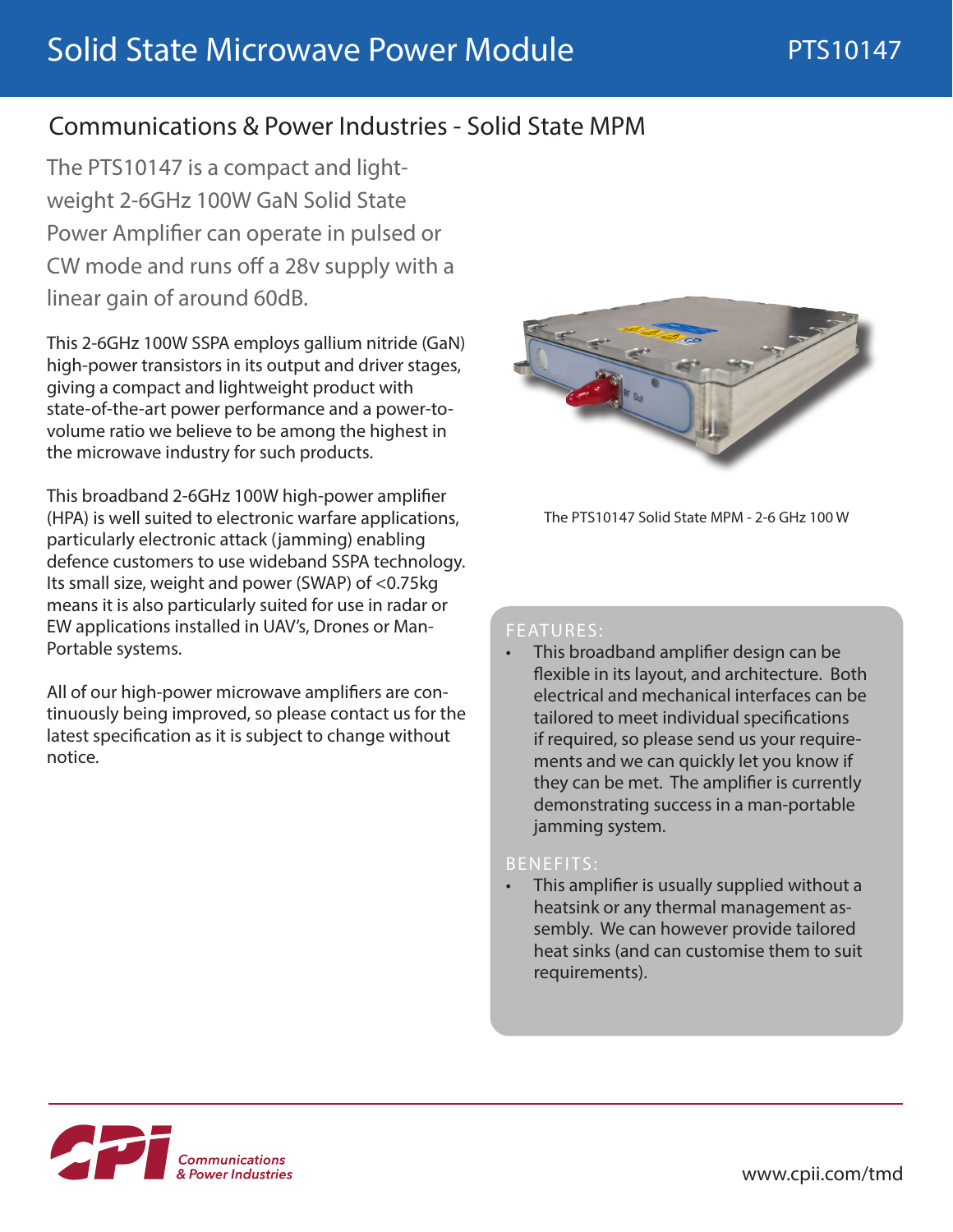## RF Characteristics

| <b>Frequency Range</b>                                   | 2.0 to 6.0 GHz                      |  |
|----------------------------------------------------------|-------------------------------------|--|
| <b>RF Output Power</b>                                   | 100 W minimum                       |  |
| (Saturated)                                              | Electrical performance specified at |  |
|                                                          | 28V, 20°C and into terminating VSWR |  |
|                                                          |                                     |  |
|                                                          | <1.3:1 unless otherwise stated      |  |
| Duty Cycle                                               | Pulsed or CW                        |  |
| <b>RF Input Power</b><br>0 dBm typical -5.0 dBm to 0 dBm |                                     |  |
|                                                          | to achieve compressed Psat.         |  |
| <b>Saturated Power Gain</b>                              | 55 dB nominal.                      |  |
| Linear (Small Signal) Gain                               | 62 dB nominal for                   |  |
|                                                          | <-10dBm input power.                |  |
| <b>Pulse Droop</b>                                       | 1 dB maximum, up to 100 µs          |  |
|                                                          | pulse width                         |  |
| <b>HPA Turn-on Time</b>                                  | 150 ns nominal from 50% TX-         |  |
| (from Standby)                                           | GATE signal edge to 50% RF          |  |
|                                                          | out rising edge.                    |  |
| <b>TX Gating Pulse Width</b>                             | $1.0 \,\mu s$ minimum               |  |
|                                                          | (shorter time feasible but          |  |
|                                                          | not specified).                     |  |
| <b>Termination Return Loss</b>                           | 17.7 dB minimum to                  |  |
|                                                          | achieve specified                   |  |
|                                                          | performance                         |  |
| <b>Worst Case Load VSWR</b>                              | 3:1 maximum.                        |  |
| Not to be exceeded or damage                             |                                     |  |
| may occur at high power output.                          |                                     |  |
| Internal protection against re-                          |                                     |  |
|                                                          | verse power is not included         |  |
| Harmonic / Spurious                                      | Available on request.               |  |
| Measurements                                             |                                     |  |

### Prime Power Requirements

| <b>Prime Power</b>            | $+28$ Vdc.                    |
|-------------------------------|-------------------------------|
| <b>Power Supply Variation</b> | 540 W maximum                 |
| Mean DC current               | CW 5.0 to 20A typical.        |
|                               | <b>Efficiency varies with</b> |
|                               | frequency from nominal 60%    |
|                               | to 30% (see plot)             |

## **Connectors**

| Power and Control Input    | 15 Pin D Type      |
|----------------------------|--------------------|
| Connector                  |                    |
| <b>RF Input Connector</b>  | <b>SMA Female</b>  |
|                            | (optionally SMA-M) |
| <b>RF Output Connector</b> | <b>SMA Female</b>  |
|                            | (optionally SMA-M) |

## Control Modes

RF\_GATE

Pulsed RF On, will amplify any CW or nested RF signal present at RF Input when RF\_GATE signal is control pulse (TTL or 3.3V LVCMOS).

CW RF On, will continuously amplify any RF signal present at RF Input when RF\_GATE is high (TTL or 3.3V LVCMOS).

## RF-ENABLE

Enable / disable TTL or 3.3V LVCMOS Signal High = Enabled.

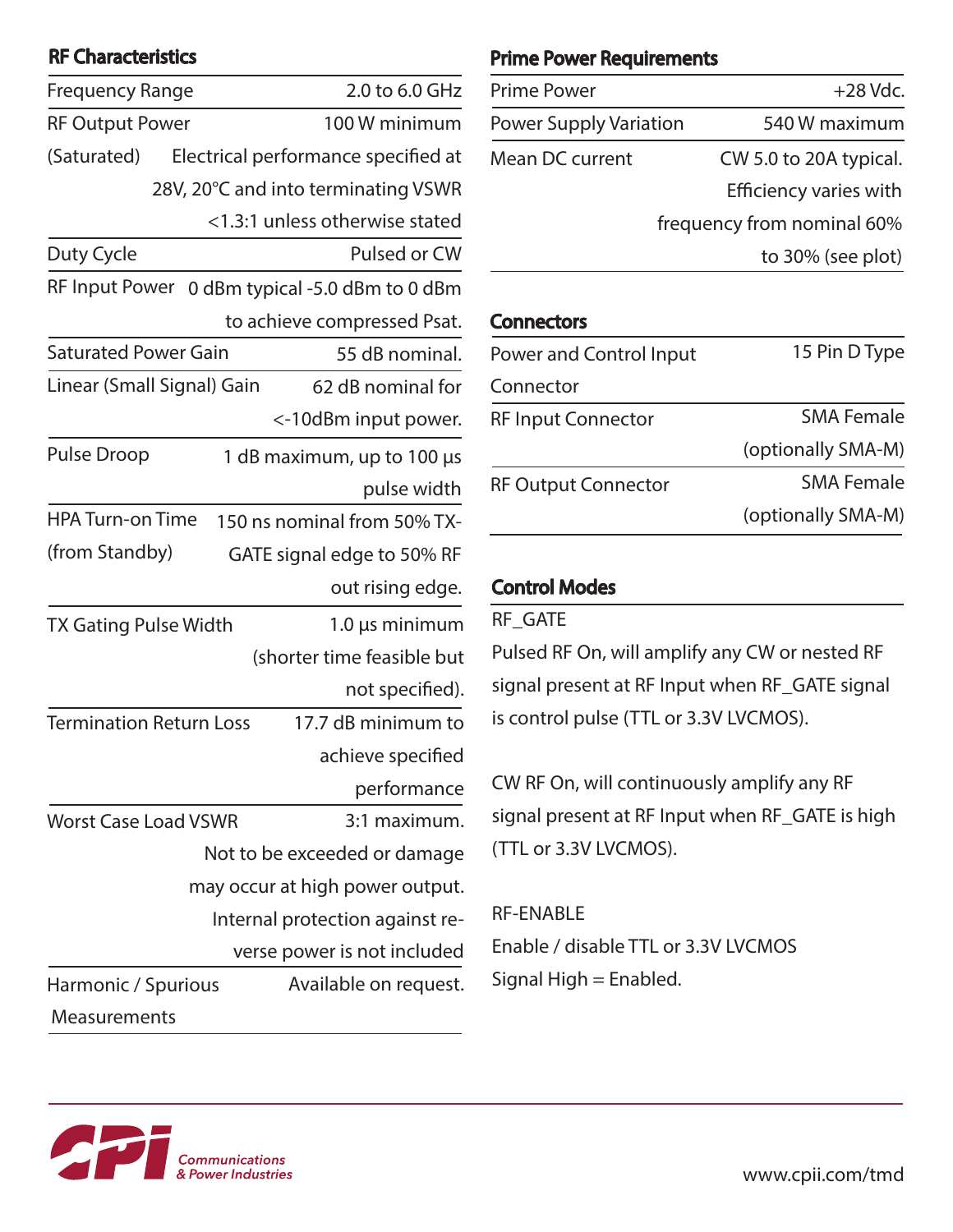ALARM (Output)

Signal (TTL or 3.3V LVCMOS low) if internal temp exceeds 85°C. Connect to RF\_ENABLE to disable the unit.

## Mechanical

| <b>Mechanical Outline</b> | 137 x 120 x 24 mm          |
|---------------------------|----------------------------|
|                           | excluding connectors.      |
| Weight                    | 0.75 kg nominal.           |
| Finish                    | <b>Chemical Conversion</b> |
|                           | MIL-DTL-5541F              |
|                           | Surtec 650 or Iridite NCP  |
| Markings/Labels           | <b>Type Number</b>         |
|                           | Model Number               |
|                           | Serial Number              |
|                           | Connector Ident            |
|                           | <b>RF Hazard Warning</b>   |

#### Environmental

| Temperature (operating)               | -40 $^{\circ}$ C to +60 $^{\circ}$ C |  |
|---------------------------------------|--------------------------------------|--|
| High Temperature Cut Out              | Internal over                        |  |
|                                       | temperature cut out 85°C             |  |
| <b>Operating Humidity</b>             | Non-Condensing                       |  |
| Level                                 | atmosphere.                          |  |
| <b>EMC Performance</b>                |                                      |  |
| It is expected that the customer      |                                      |  |
| using the 2 to 6 GHz SSPA will use an |                                      |  |

appropriate filtering network placed between this unit's Main RF Output

and the antenna used in their

system, to ensure compliance with

MIL STD-461F



Electrical performance specified at 28V, 20°C and into terminating VSWR <1.3:1 unless otherwise stated



www.cpii.com/tmd